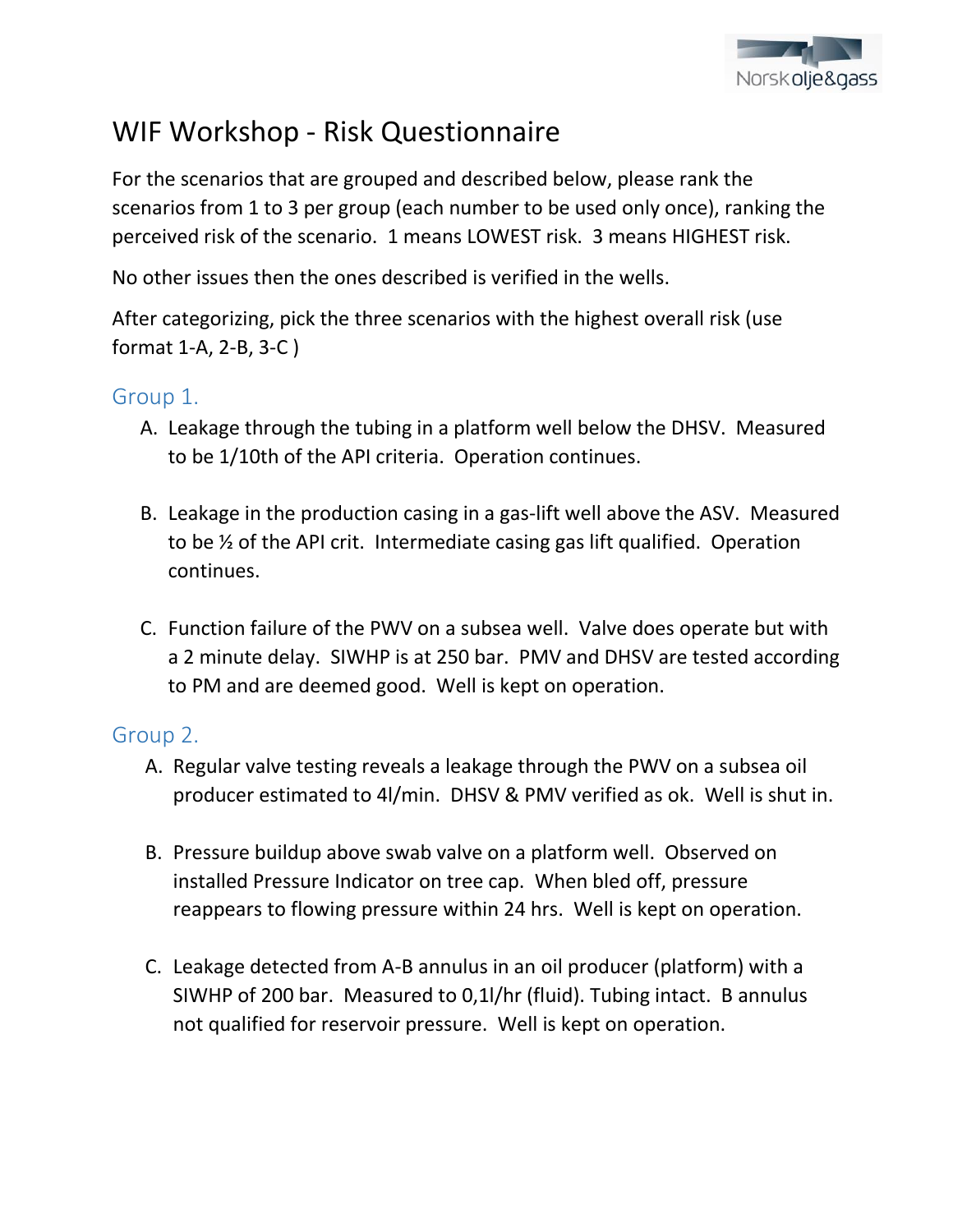

# Group 3.

- A. A tubing to annulus leak above the DHSV occurs in a HP/HT platform well. Leak rate calculated to be 0,2l/min (fluid). DHSV history good with regards to testing; tests within API criteria, but not leak tight. Well is kept on operation.
- B. Tubing to annulus leak below DHSV in an oil producer subsea well with a SIWHP of 140. Measured to 0,2l/min (fluid). Well is kept on operation.
- C. Logging of the production casing of a 15 year old well to be redrilled shows only 5 meters of high bond quality of cement above a shallow zone classified as a reservoir. This shallow zone contains HC where the inherent pressure is 1,05 sg with possibility of gas. Annulus B pressure has been stable for the previous lifetime of the well. Intermediate casing has nongas tight threads. Risk of reusing production casing as is in well?

### Group 4.

- A. A gas lifted well needs an elevated gas lift pressure for continued operation that will lead to 13 3/8" casing shoe strength to be 40 bar below gas lifted operating pressure. PAS transmitter with trip function is installed on the B annulus in addition to a verified thick sand package above the 13 3/8" casing shoe. Well is kept on operation.
- B. A shallow slop water injector has the injection point placed below a recipient sand. The cement job above the recipient sand is poor/nonqualified. Injection is upheld, but with clear injection parameters and limits.
- C. A topside water injector that supercharges the formation fails its PMV test. Pressure equalizes within 10 seconds when testing toward production cross. Direct leak rate measurements show a leakrate of 2x API criteria. Well is shut in on DHSV & PWV.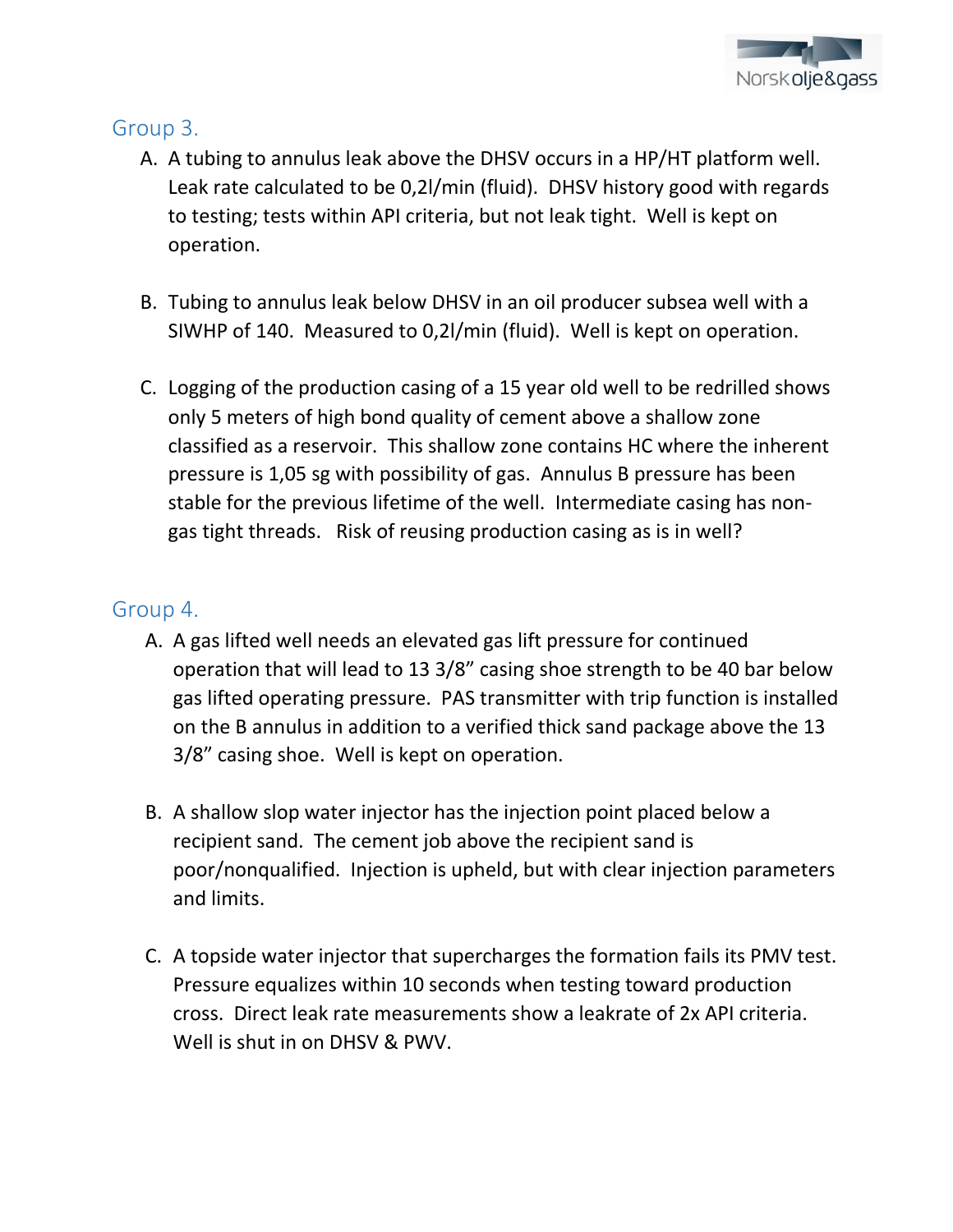

# Group 5.

- A. Gas leakage to sea on a subsea well (water depth, 200 meters). Leakage identified from PWV stem seal and measured by ROV at X-tree level to 120l/hr. Operations continue with implemented measures of monitoring leak rate at 6 month intervals.
- B. A subsea well (water depth, 200 meters) have Inflow Control Valves located in the tubing below the production packer. A gas leak into the return line for one of these valves has occurred. The return line is vented to sea resulting in a gas leak to sea measured at XT depth 20l/min. An ROVoperated valve is closed reducing the leakage to just a few bubbles per min. Flow rate calculations show that the maximum rate possible to get through the control-line is 3 times the API-criteria. Well is kept on operation.
- C. A production well (platform) has a sustained casing pressure in the B annulus which is verified to originate from a shallow hydrocarbon-bearing zone. The next casing and casing shoe (C annulus) is not rated for the equalizing pressure in the B annulus. The influx-rate is a couple of bars per week, with gas being bled off. Well is kept on operation.

# Group 6.

- A. Leakage through the production packer of a subsea well measured to 3x the API criteria. Well is shut in pending repair.
- B. A well which is plugged and temporarily abandoned has non gas tight threads in the intermediate casing which comprise of the secondary barrier. Risk of well?
- C. A gas lifted subsea well without ASV shows a GLV test at 1/2 the API criteria. Well is kept on operation.